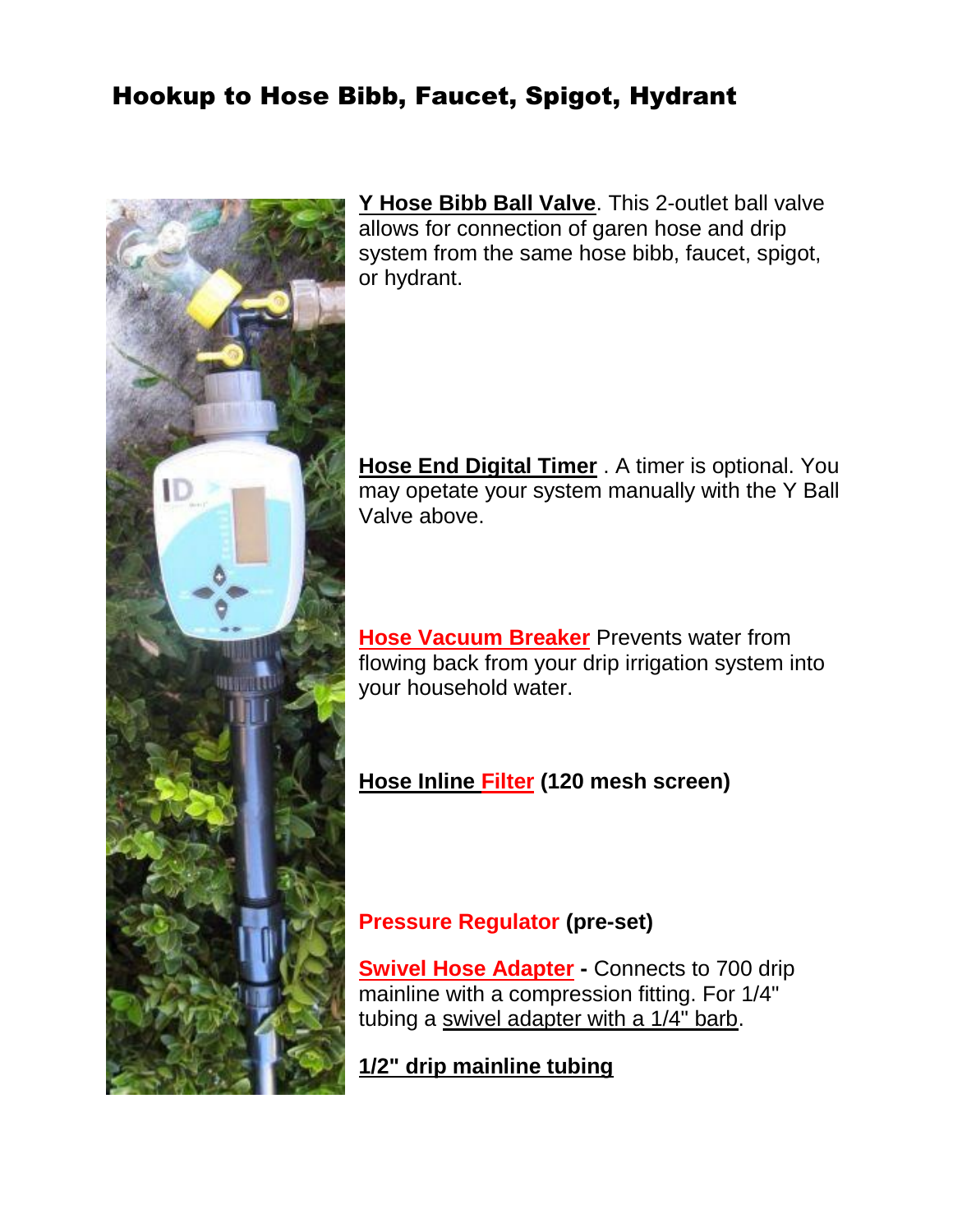## Y Filter 3/4" Female Hose Swivel x Male Hose Thread 200 Mesh Stainless Steel Screen



The [Y Hose Filter](http://www.irrigationdirect.com/irrigation-products-and-supplies/drip-irrigation/drip-tape-and-fittings/t-tape-drip-tape-loc-fittings/y-filter-3-4-female-hose-thread-x-3-4-male-hose-thread-w-200-mesh-filter) is used with Drip Irrigation and is installed between the hose vacuum breaker and the pressure regulator. It helps to protect drip emitters, drippers and soaker hose drip line from rust, sand and other impurities that may clog them. It has a 3/4" female hose swivel inlet and a 3/4" male hose thread outlet.

It comes with an internal 200 mesh stainless steel screen and is easily removed for cleaning. Drip systems are less likely to clog if you install proper filtration.

For larger systems with irrigation valves, use our Y filters with pipe threads and be sure the filter is installed on the downstream side of the valve assembly.

As with all hose threads, no Teflon tape is required. A standard hose washer is used to make a water tight seal.

### Pressure Regulator 10 PSI - Hose Threaded 3/4" FHT x 3/4" MHT for Drip Tape



A pressure regulator reduces household water pressure to a set pressure for use with a [drip tape](http://www.irrigationdirect.com/irrigation-products-and-supplies/drip-irrigation/drip-tape-and-fittings/t-tape-drip-tape) system. Always install a pressure regulator after a [valve](http://www.irrigationdirect.com/irrigation-products-and-supplies/irrigation-valves) and [filter.](http://www.irrigationdirect.com/irrigation-products-and-supplies/drip-irrigation/water-source-connections/filters) They are not designed to be operated under constant pressure - The regulator only reduces pressure under flow.

NOTE: If incoming water pressure is over 80 PSI, we recommend installing a regulator designed for high-pressure domestic water supply to reduce household pressure below 80

PSI. Consult a plumber or Irrigation Contractor.